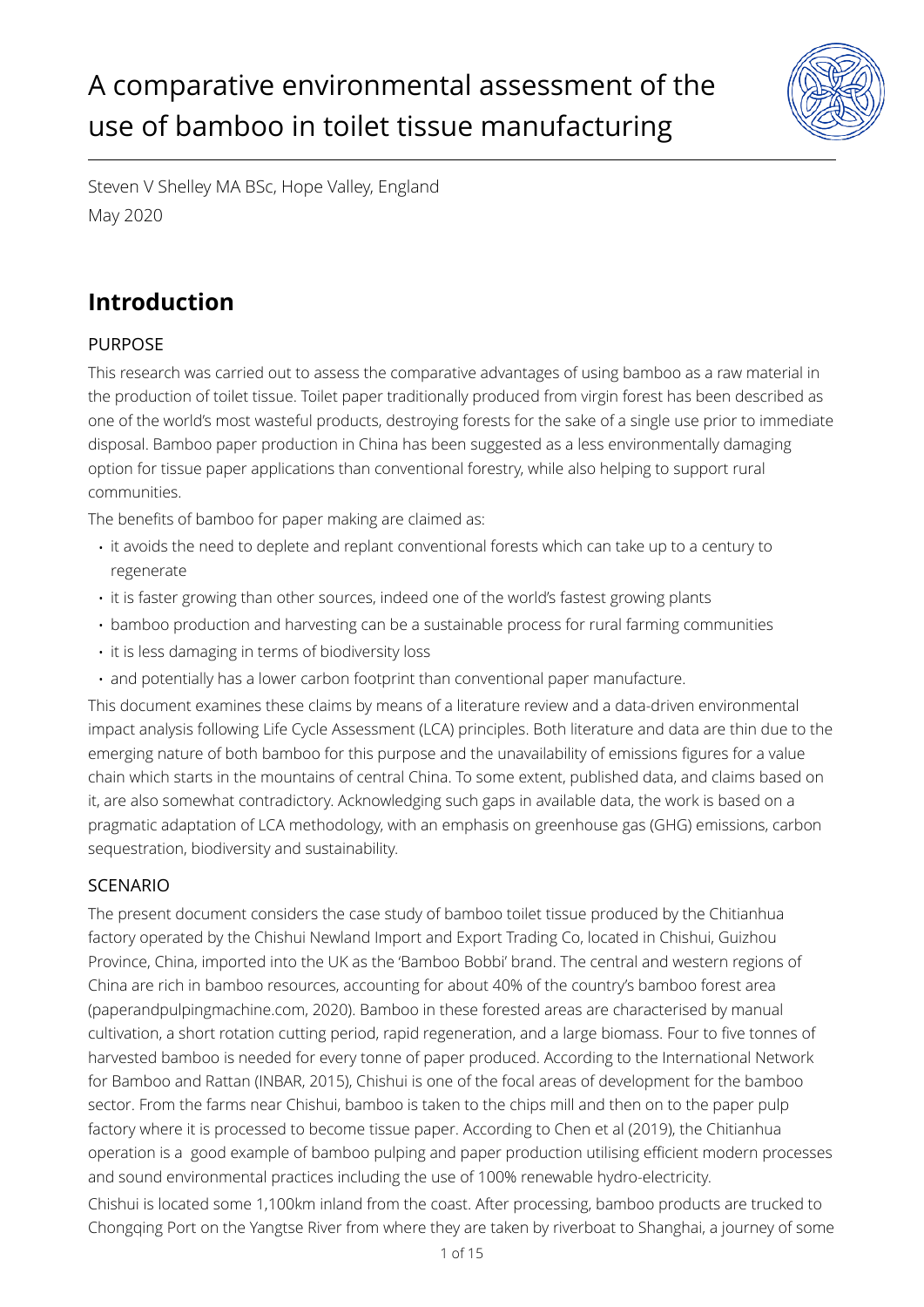some 2,250km, for onward shipping around the world. The scenario considered here takes the UK as the final destination.

For comparison, the research also looks at toilet tissue produced from virgin pulp from forest sources as well as that produced in the UK from recycled fibre (RCF).

## THE PROBLEM AND ISSUES ARISING

The destruction of virgin forests to make paper has long been considered wasteful and it may be argued that toilet paper is one of the world's most wasteful products. Its production from virgin pulp contributes to deforestation, especially of the boreal forests of Scandinavia, Russia and Canada, and thus to biodiversity loss and climate change. Alternative sources of raw materials exist but major manufacturers have been reluctant to take them up, arguing consumer preferences for soft white tissue. Alternatives include both recycled and alternative plant fibres. One such alternative is bamboo, although for European use it must be imported from China.

This paper seeks to assess the relative environmental impacts of bamboo versus these traditional sources, and to provide a meaningful measure of the its environmental costs. Even with sourcing from as far away as China, relative environmental benefits may accrue due to the complex international trade in both virgin and recycled pulp within and outside EU states. To achieve this, it will be necessary to attempt to assess the full Scope 3 value chain in LCA terminology, since the bulk of GHG emissions are incurred outside the UK importer's sphere of activity.

Because absolute figures may be hard to interpret, it will be advantageous to make comparisons with conventional toilet tissue as commonly available in the UK, made from both virgin and recycled pulp sources. To counterbalance the negative emissions factor from shipping, it will be necessary to demonstrate that the environmentally positive nature of bamboo harvesting is significantly greater than the use of RCF. Paradoxically, the UK exports large amounts of RCF to China, as well as importing from Europe to supply British producers. This significantly complicates the comparison. Furthermore, while the impacts of the 2020 global supply chain disruption are yet to fully play out, China has been reported as intending to prohibit its import of RCF from 2021.

An apparent absence of standard reporting procedures is a further complication. For example, Zhao et al (2019) quote at sector level as follows: 'Carbon emissions mainly occurred in fuel combustion in CHP and diesel combustion in material transportation, reaching 6.78 million tons and 790,000 tons of carbon, respectively'. Tesco, by contrast, has reported its emissions on a '*reductio ad absurdam'* claim stated as 1.1g/ sheet for its recycled fibre toilet rolls [\(theguardian.com](http://theguardian.com), 2009).

## MARKET CONSIDERATIONS

The largest producers of toilet tissue appear to favour the use of virgin pulp and have reduced the RCF content over time (DEFRA, 2O12). This appears to reflect consumer preferences but may also be a response to a fragmented market for recyclable materials in general. These companies include Kimberley-Clark, Proctor & Gamble, and Essity (formerly SCS). Wepa claims to be the the biggest supplier of 100% recycled household paper in the UK.

The only companies currently selling bamboo toilet tissue in the UK are CheekyPanda and the New Zealand based Whogivesacrap. Pricing is competitive. CheekyPanda prices at 37.5p/100 sheets; WGAC at 22.5p/100 sheets, against Tesco's range of 17-40p/100 sheets. Although both parties promote the environmental benefits of their bamboo product, they seem to avoid quoting emissions factors.

## RESEARCH OBJECTIVES

Hypothesis: that toilet paper produced from bamboo, even though shipped to the UK from China, has relative environmental benefits compared with tissue made from the more conventional practice of Scandinavian forest logging.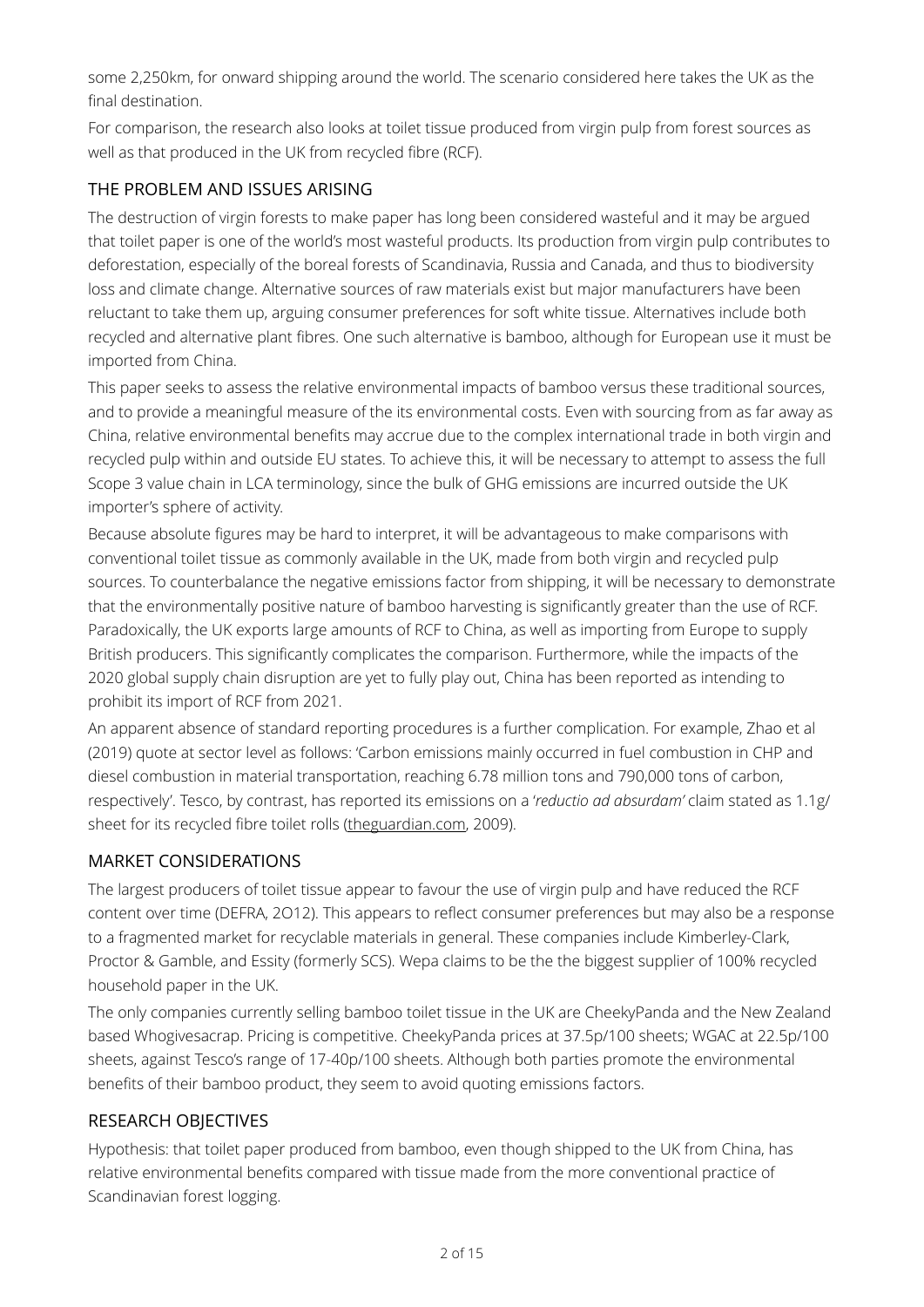### METHODOLOGY

It was anticipated that primary data would not be fully available and that previously published work might provide both qualitative and quantitative material. A preliminary review confirmed that a full LCA covering the full range of environmental impacts would require unreasonable assumptions to be made. Accordingly, the assessment was confined to the global warming potential using GHG emissions measures. This effectively represents the carbon footprint of the value chain as shown in the system map below.

Quantitative data has been gathered from the producer's representative in China, supplemented by data extracted from selected published sources and emissions factors published by the UK Government (DEFRA, 2020). Qualitative materials have been derived from an internet search and a comprehensive literature review.

## **System boundary**

#### SCOPE

This work encompasses so far as possible LCA Scopes 1,2 and 3 as defined by ISO 14040 and PAS 2050. This is illustrated by the Value Chain Map below.

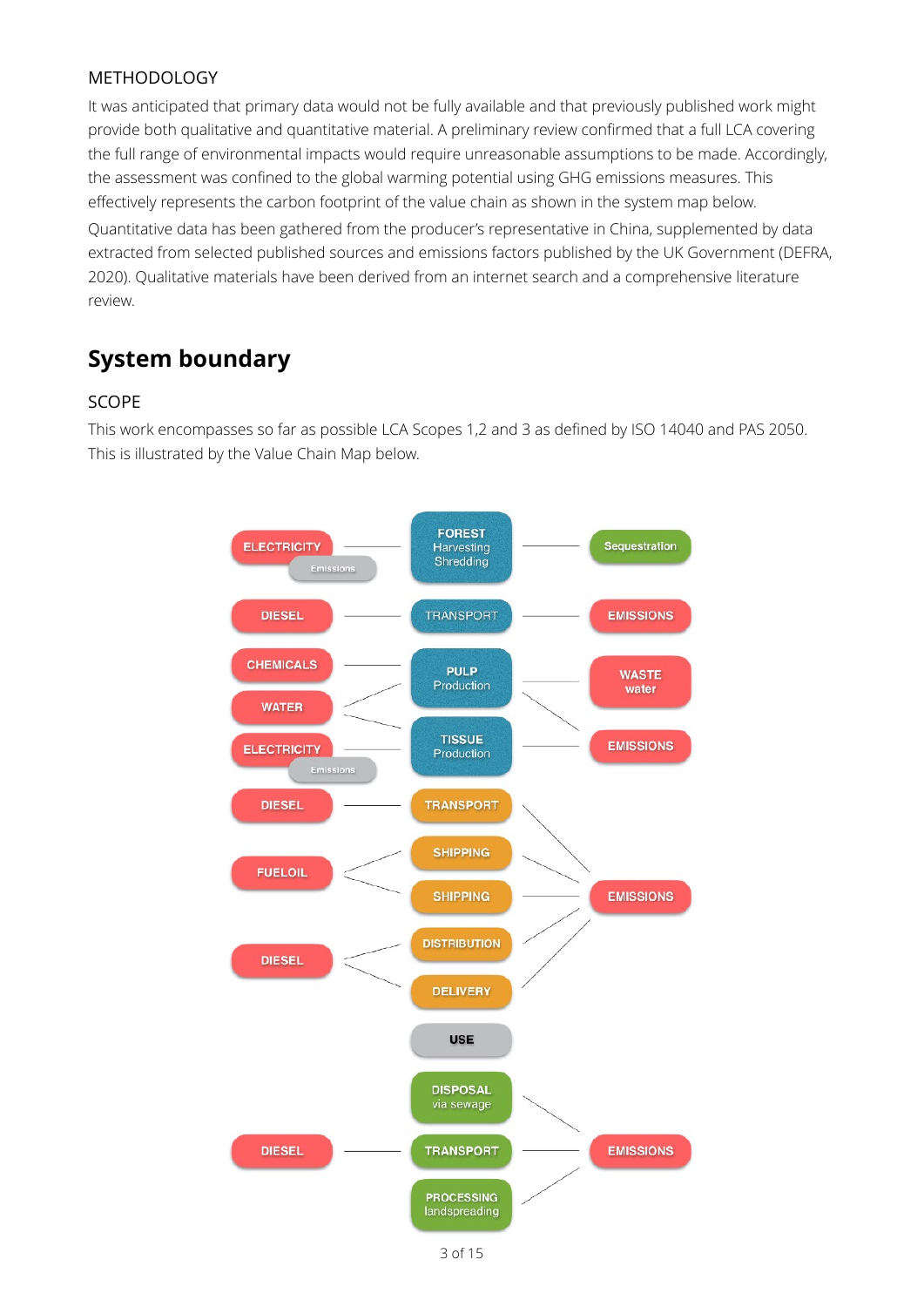### ASSUMPTIONS

There are gaps in the available data and it has been necessary to make some assumptions. Based on data from the literature review, they are considered reasonable.

Functional unit (FU):

• there is significant variability in the specification of toilet tissue rolls and in the units chosen for reporting purposes. Across a number of manufacturers, weight per roll ranges from 115-135g, and number of sheets 160-200. For present purposes, a functional unit of one carton containing 48 rolls and weighing 6.58kg has been used, for reporting purposes converted per roll of 115g / 160 sheets.

Forestry and harvesting:

- indigenous bamboo forests harvested by hand by rural farmers and allowed to regrow
- hydro-electric powered on-site shredding
- 5-ton diesel truck to pulping factory

Pulping and processing:

- separate processes sharing the same site
- hydro-electric powered
- recycled 'black liquor' utilised in pulping (Zhao et al, 2019)
- chemical inputs, solid waste and waste water treatment are not accounted for
- cardboard used for packaging is included in the FU.

Distribution:

- 40ft container from the factory to Felixstowe port in the UK, 68.6m3, 7.3696te, 1120 cartons each containing 48 rolls
- typical distance from port to depot 200km
- typical delivery distance from depot to user 100km
- possible retail stage not accounted for.

Disposal:

- via the sewage system, anaerobic decomposition and processing into sludge
- 80% used for farm 'landspreading'
- 20% incinerated.

Where primary data is unavailable, emissions factors have been taken from DEFRA 2020.

## **Literature review**

Extant published work falls into several relevant areas: bamboo as a sustainable forest crop; paper production; paper and the environment; and applicable LCA methods. We have also examined marketing related claims by a range of producers.

## PURPOSE AND APPROACH

The main purpose of the literature review is to establish to what extent previous authors have conducted research in relevant and related topics. This also provides an ability to confirm the degree of agreement or otherwise between researchers and to provide a benchmark against our own work. The approach taken has been to conduct internet searches for key terms, identify the most cited authors and to carry out forward and backward searches from the various bibliographies and authors.

These searches have revealed a substantive cross section of work while also exposing some gaps. A number of the works discovered are more than five years old which, in a rapidly evolving discipline such as emissions mitigation, may lead to inaccuracies in modelling present day processes. A majority of works found relate to bamboo as a crop. There are fewer which describe the applicable industrial processes and almost none which precisely covers the specific topic of the present work. Those that do cover tissue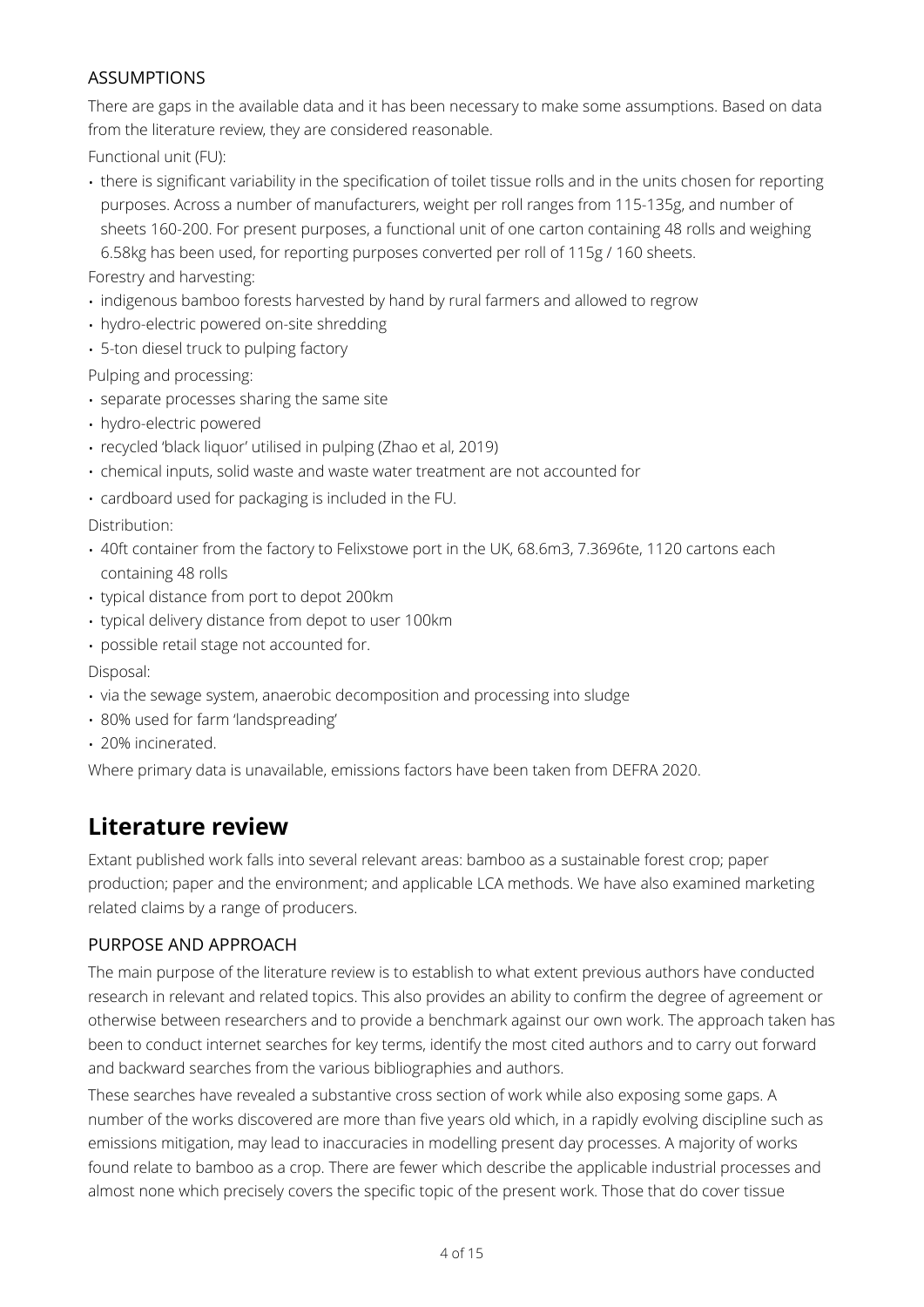production or the use of bamboo have limitations as will be described. This does, of course, validate the need for the present work.

In attempting to measure environmental impacts numerically, secondary research such as this risks turning out to be of limited value. It is illuminating how few extant papers have published actual hard data of the sort the present research seeks, while those that have confirm the difficulty in interpretation in a meaningful way.

 The world's forests are not only an important carbon sink but actively remove around a fifth of the carbon dioxide that humans add to the atmosphere. This means that forests are an important component in climate change, and deforestation is considered to be one of the most important sources of carbon emissions (Yiping et al, 2010). As one of the fastest growing plants, bamboos are widely considered to have high ability to capture and sequester atmospheric carbon, and consequently to mitigate climate change (Elavinamannil et al, 2016). This rapid growth has been remarked upon by several authors who assert that bamboo has a greater potential than other types of forest to regenerate after harvesting and to maintain carbon sequestration levels (Rebelo & Buckingham, 2015). Song et al (2011) praise the ecological benefits of bamboo 'including carbon sequestration, water and soil conservation, its benefits for socioeconomic development, and its potential to mitigate climate change'. Chen et al (2019) suggest advantages of a 3-5 year growth cycle as well as self-reproduction and low cost in maintenance and regeneration. This compares with decade scale growth patterns for tree species.

Troya & Xu (2014) go further:

'Bamboo grows much faster than timber tree species, it requires less intensive management and expertise. It can be harvested annually without depletion and deterioration of the soil; it can grow on marginal land not suitable for agriculture and regenerates easily; it is easier to harvest and transport than timber tree species since with bamboo such activities don't require specialized equipment or vehicles'.

Van der Lugt & Vogtländer (2015) say that as bamboo products are increasingly perceived as 'green' and environmentally friendly, it is important to have an effective way to evaluate and verify these claims. Indeed Bowyer et al (2014) claim a degree of misinformation, pointing rather to a decline in biodiversity, soil and water loss, decreased soil fertility, and water pollution due to intensive management using inorganic fertilizers and pesticides. But while they also suggest that bamboo can be an invasive plant species, others disagree (Rebelo & Buckingham 2015; Yuen et al, 2017). The latter highlight 'the considerable potential of bamboo to sequester carbon' but advise appropriate management of bamboo stands throughout their growth cycle.

 The ecological benefits of bamboo as a crop accrue from managed harvesting from virgin bamboo forests rather than where bamboo has replaced trees, which according to Zaninovich et al (2017) is sometimes the case following selective logging. Effective management practices include maintaining tree species, selective clearance of undergrowth and conservative fertilisation which can result in sustainable bamboo cultivation without compromising productivity (Yiping & Henley, 2010).

 Van der Lugt & Vogtländer (2015) conclude that 'in terms of annual yield of the end product, combined with the biodiversity of the area, it can be concluded that bamboo is one of the best performing renewable resources around'.

#### PAPER PRODUCTION

While there are some authors who have written on pulp and paper production, published documents tend to focus on specific aspects and locations. The present research has failed to find work specific to the relative environmental impacts of bamboo tissue paper, but it has been possible to make inferences from work relating to bamboo paper products in general, to paper making in general, and to comparisons of virgin and recycled pulp.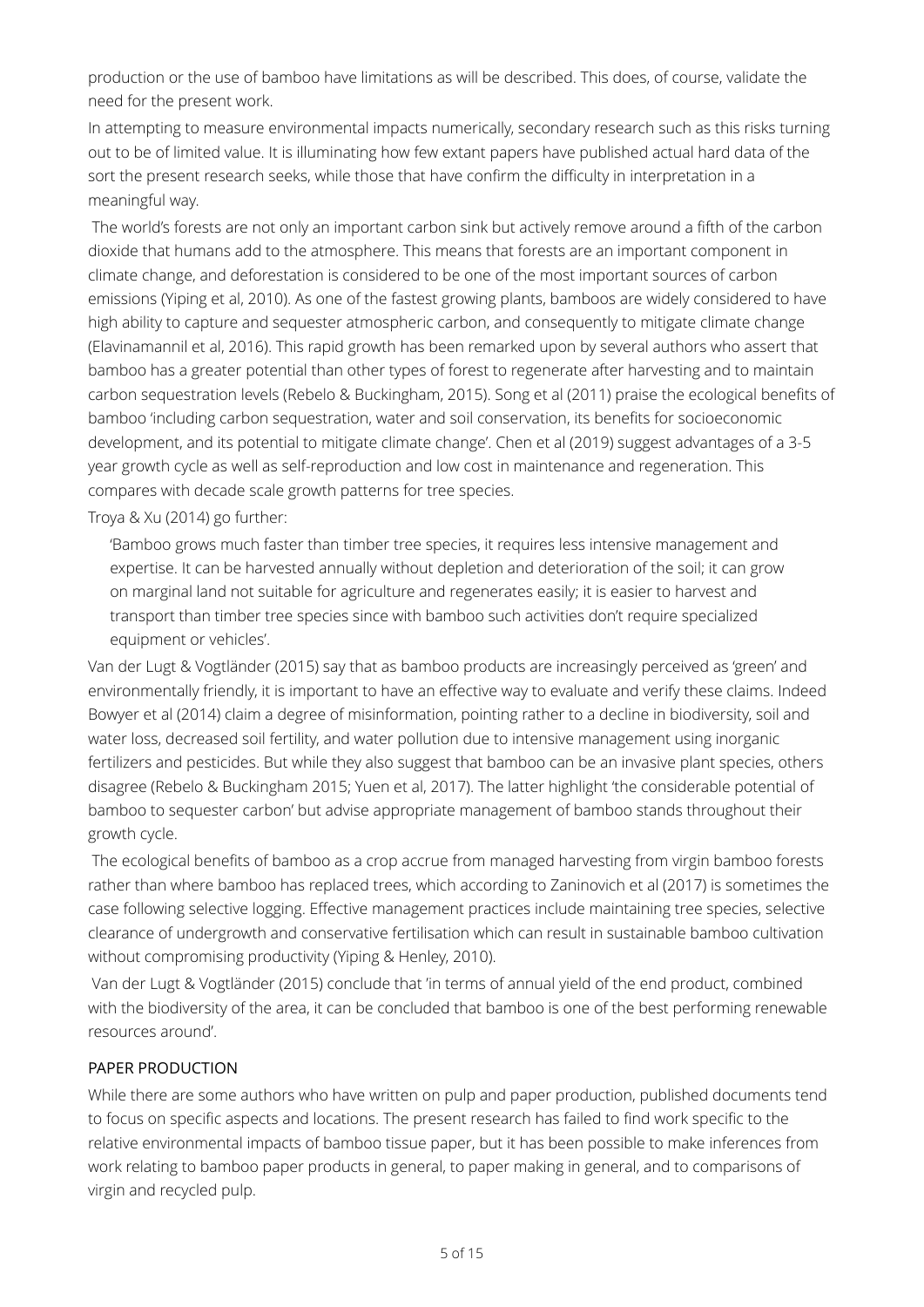The major production processes include forest tending and harvesting, material transportation, material preparation, pulping, alkali recovery, and papermaking itself (Zhao et al, 2019). In terms of energy consumption, steam from combined heat production (CHP) is used as the main energy source for process heating systems, and electricity for machine-driven systems. In general, the sector meets a large number of its energy needs through on-site power generation. A variety of fuels are typically used including coal, wood residues and 'black liquor' (a by-product of paper making) to self-produce energy. Carbon emissions of the pulp and paper industry are closely related to carbon intensity of the used energy sources and to energy efficiency.

Masternak-Janus & Rybaczewska-Błażejowska (2015) describe the life cycle processes as including wood logging, the pulp and chemicals making processes, the tissue paper production, and, finally, the use and disposal of tissue paper.

 There have been efforts to switch towards cleaner energy sources in many countries such as Sweden (Ericsson et al, 2011), the UK (Dept for Business, Energy & Industrial Strategy, 2017) and in newer production facilities in China. Older facilities in China and, for example, Poland, still rely on fossil fuels (Masternak-Janus & Rybaczewska-Błażejowska, 2015). Differences in practices which influence energy consumption and emissions between production plants and between countries are marked (Lopes et al, 2003; Ericsson et al, 2011; Man et al, 2019). This is one reason why it can be difficult to develop meaningful comparative data relating to a specific process in a single country.

Diverse works agree that papermaking using recycled fibre results in some 30% lower emissions than the used of virgin forest pulp (Gemechu et al, 2013; Masternak-Janus & Rybaczewska-Błażejowska, 2015; Chen & Forbes, 2016). However, according to DEFRA (2012), the use of recycled fibre to produce toilet tissue in the UK is low (50-60%). This is claimed to be due to consumer preferences. There is little evidence this is changing, but there may be an emerging 'green' niche market segment.

#### PAPER AND THE ENVIRONMENT

In the context of sustainability, the literature is dominated by interest and campaigning groups. In particular, two important reports highlight the threat to boreal forests in Canada and Scandinavia. In 'Wiping away the boreal', Greenpeace (2017) explain that the widespread practice of industrial clearcut logging has dramatically fragmented Sweden's forest landscapes, with large areas of old-growth forest being cleared and replaced by faster growing non-native timber plantations. The report identifies Essity (SCA Hygiene) as one of the drivers of boreal forest destruction in Sweden and Russia. The company is Europe's largest producer of consumer tissue and the second largest in the world (after Kimberley-Clark).

'The issue with tissue: how Americans are flushing forests down the toilet', published by the Natural Resource Defence Council (Skene & Vinyard, 2019), states that a majority of tissue products are made from wood pulp which drives the degradation of forests around the world. Wastefulness is exacerbated by everyday consumption which facilitates a 'tree-to-toilet pipeline' in which centuries-old trees are 'hewn from the ground, converted into tissue pulp, rolled into perforated sheets or stuffed into boxes, and flushed or thrown away'. In Canada, the report says, more than 90% of logging is done by clearcutting. Clearcut forests can take more than a century to return to their pre-logging condition and some never do.

Because forests store and sequester carbon, tissue products made from virgin fibre have a higher carbon footprint than those made from other materials. And yet, these authors note, recycled content and alternative fibres are readily available. Tissue products made from bamboo release 30% less greenhouse gas emissions than tissue made from virgin wood. Yet large companies still adhere to decades old tissue formulas which have taken a devastating toll on forests. Procter & Gamble and Kimberly-Clark, it states, do not yet incorporate Scope 3 emissions into their greenhouse gas emissions reduction strategy.

Bamboo production, like the production of many alternative alternative fibre plants, often lacks robust supply chain monitoring, and bamboo plantations are sometimes grown in recently deforested areas. Producers and consumers should ensure it is sustainably sourced and certification is indicated on the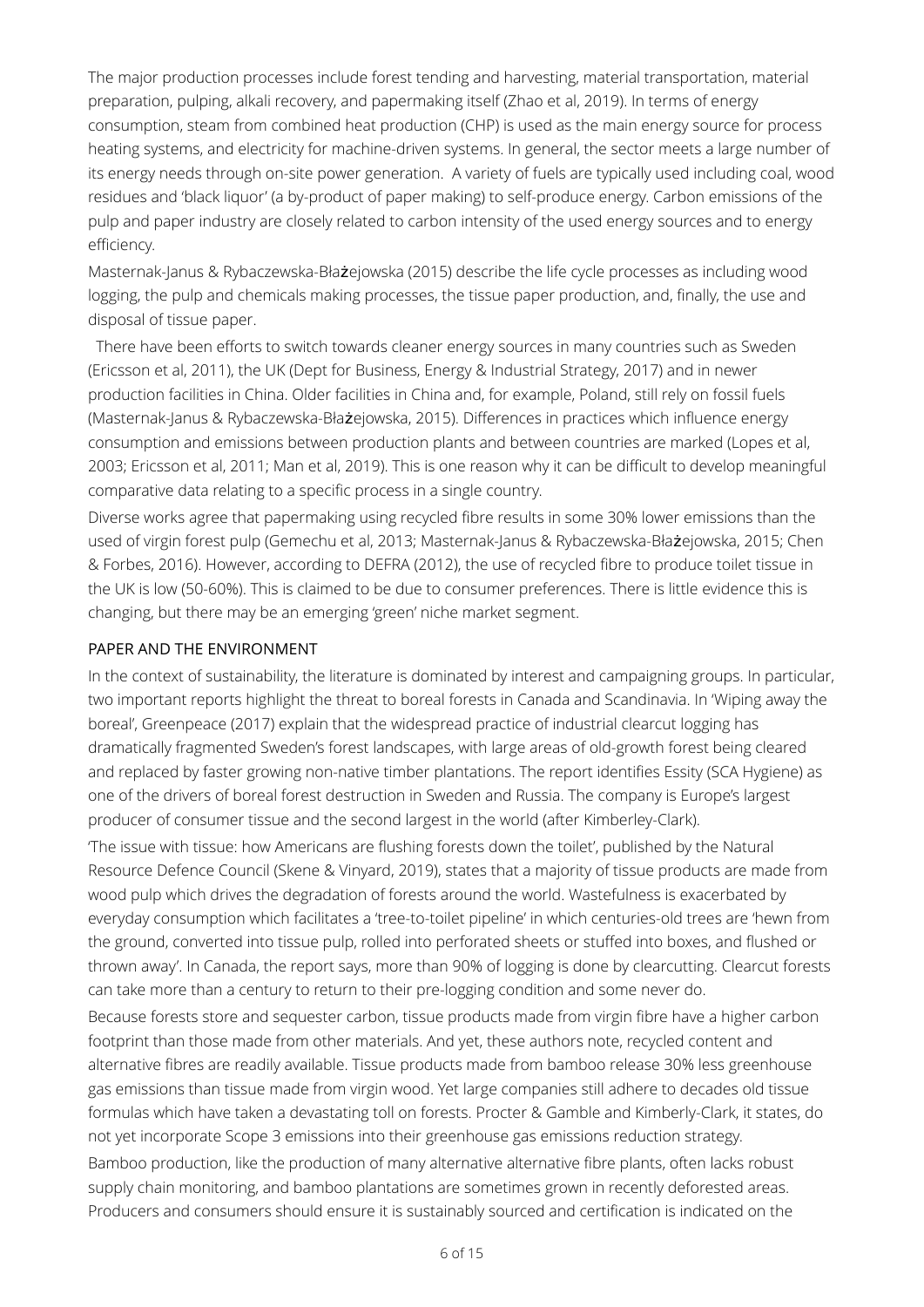products. The primary source of such certification is the Forest Stewardship Council (FSC) but Crumbie (2019) states that 'it is impossible to be sure that a product carrying an FSC logo really does come from a forest source that is environmentally acceptable, socially beneficial and economically sustainable'. This is because the FSC itself does not carry out eco-audits of forestry operations or timber companies. Rather this is done by private certification companies who are accredited by the FSC, and who are contracted and paid directly by the companies seeking certification. For this reason, toilet paper made using virgin wood pulp, even if FSC certified, cannot be considered a sustainable product.

### LCA METHODS AND FACTORS

Van der Lugt & Vogtländer (2015) suggest that Life Cycle Assessment (LCA) methodology is an effective way to evaluate and verify claims about the environmental benefits of bamboo as a raw material. LCA is based on a range of environmental indicators which, besides the Global Warming Potential (carbon footprint), include acidification, eutrophication, smog, dust, toxicity, depletion, land-use and waste. The authors explain however that while the carbon footprint, expressed as kg of CO2 equivalent, can be easily understood and explained, other measures including other polluting emissions present greater challenges both in data collection and interpretation.

In the case of bamboo, biogenic CO2 sequestered during the growth of a stem may be legitimately included in an LCA if it has an end of life value. In the present case, the carbon stored in the tissue product is retained for agricultural 'landspreading' purposes, which leads over time to an increase in sequestration which may therefore be counted as a credit in LCA calculations.

This 'cradle-to-grave' approach which covers the whole product life cycle from the raw material extraction through the manufacturing and use stage to disposal is an important feature of LCA (Masternak-Janus & Rybaczewska-Błażejowska, 2015), and requires the collection and quantification of inputs and outputs for a given product or process system throughout its life cycle.

Zdilla et al (2014) list pre-harvest burning, soil tillage, nitrogen applications, fertilizer use, energy use, transportation, processing inputs, irrigation and land use change as elements to be considered as impacting emissions. An LCA can help identify and eliminate 'hot spots' to help achieve carbon neutrality within the scope of production. They suggest that carbon emitted from land use changes or crop management, including soil emissions, must be accounted for.

Madsen (2007), Ingwersen et al (2016) and Favero et al (2017) have produced LCA analyses for tissue manufacturers in the USA, each coming to the same non-committal conclusion that there is little provable environmental benefit in using recycled fibre as a raw material. European authors cited earlier contradict this. Zhao et al (2019) describe a Chinese case study based on an energy supply which included external fossil fuel coal and internal biomass fuel black liquor. Carbon emissions were found to occur mainly in fuel combustion in CHP and diesel combustion in material transportation.

Schultz & Suresh (2018) present supporting documentation for an online LCA calculator based on US data the results of which are included below for comparison purposes. Their results seem significantly higher than others.

#### MARKETING CLAIMS

Supporting the claim made by Skene & Vinyard for NRDC (2019) that large manufacturers are failing to adopt environmentally responsible strategies, Kimberly-Clark's 2018 Sustainability Report (Kimberley Clark, 2019) claims for their Andrex brand of toilet tissue that it is: 100% recyclable, uses less water than in 2005, is landfill free, and is made from sustainably sourced fibre (100% FSC certified). The recyclable claim, however, puts the onus on the consumer and depends on local recycling practices. The landfill claim is spurious since (at least in the UK), most toilet tissue ends up in sewage sludge recycled to agricultural land (OFWAT, 2010). And the value of FSC certification has been called into question (Crumbie, 2019).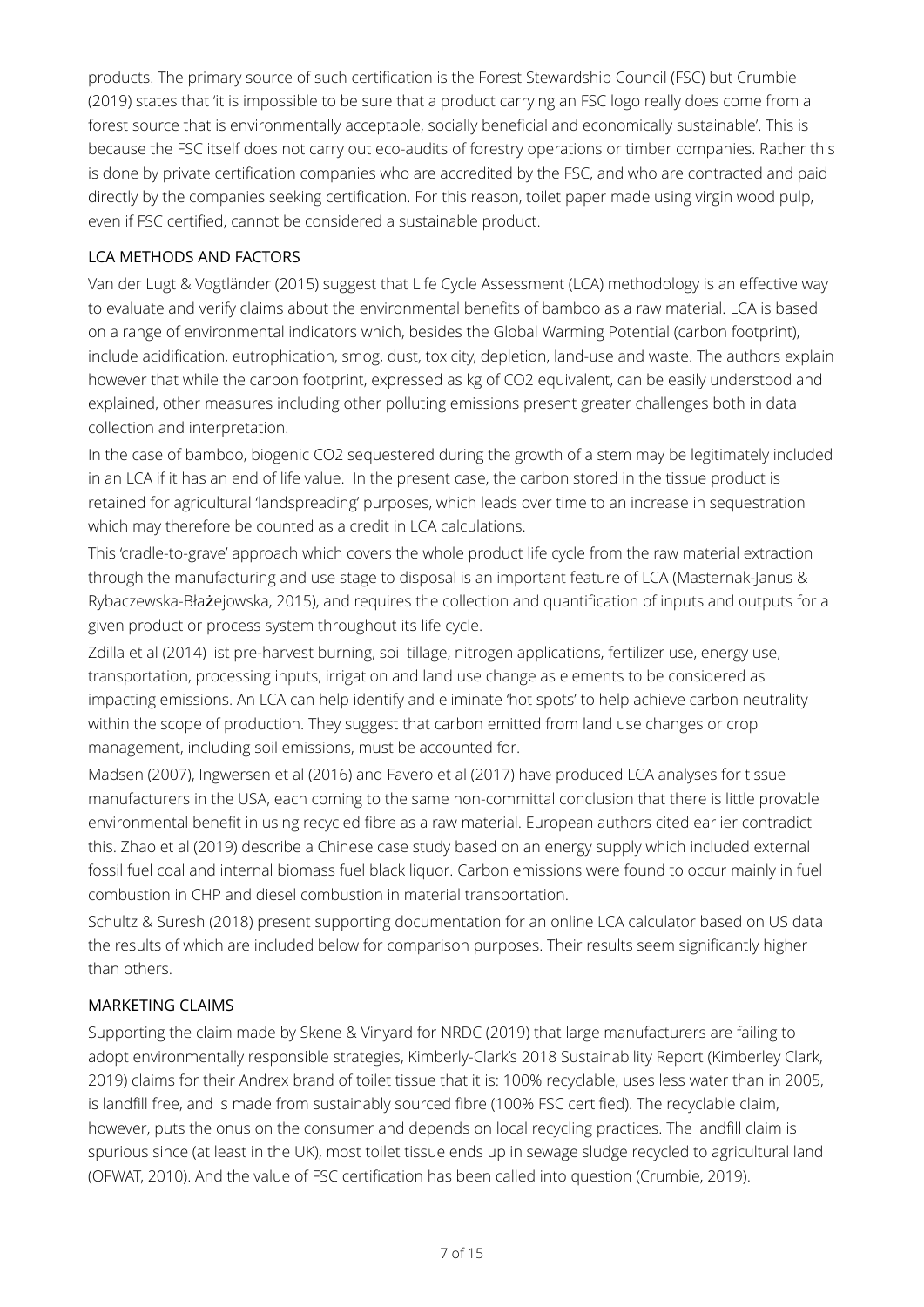The most rigorous work on tissue LCA, carried out for Kimberley-Clark, is more than a decade old (Madsen, 2007), while the scope of a more recent study carried out for Proctor & Gamble is restricted to a particular paper product made in the USA (Ingwersen, 2017). Neither study presents primary data.

Essity (Essity, 2020), also mentioned above, stakes its environmental responsibility on carbon credits and emissions allowances under which it has 24 production facilities in the EU offsetting rather than reducing their carbon footprint.

Another company, Nova Tissue, flags its partnership with a tree charity while claiming their product is 'made from responsibly sourced trees converted at a zero-emissions paper mill and then manufactured and wrapped in plastic-free, 100% home compostable packaging'. The product has 45% more paper compacted onto it leading to a claim that there are 30% less delivery trucks on the roads.

WEPA (UK) claims sustainability as one of its core values and states that the company is 'committed to minimising the environmental impact of its operations by meeting all legal requirements and meeting industry standards wherever possible'.

It may be noted that many of these claims, made for marketing purposes, are vague and non-committal in terms of tangible environmental benefits. Numerical measures of emissions or other commonly used LCA factors are almost entirely absent.

#### **OBSERVATIONS**

It is an interesting phenomenon of the extant literature that claims are repeated from one work to another without substantiation and that claims are made which contradict others. This is particularly notable in regard to bamboo growth rates, the benefit of recycled fibre over virgin and the overall value of bamboo as a sustainable plantation crop.

Furthermore, there is evidence of fabrication of data and plagiarism. A report by the Italian company Hygenia is entitled 'Life Cycle Assessment products single-use bamboo paper' whose grammatical inaccuracy could be forgiven except for the fact it was almost entirely copied and pasted from a 2010 LCA report on textile and single use tablecloths in restaurants carried out by Ente Bilaterale del Sistema Industriale Integrato di Servizi Tessili e Medici Affini. It contained nothing specific to bamboo products at all. A report released by Kimberley-Clark entitled 'Life Cycle Assessment of Alternative Fibers with Supplemental Analyses' appears in certain search results. It is substantially similar to 'Life cycle and market review of the major alternative fibers for paper production' (Favero et al, 2017), and has since been taken down from the company's website. The Favero et al paper, as well as the 2007 LCA carried out for Kimberley-Clark (Madsen, 2007), conclude similarly: 'We are not convinced that any type of alternative fiber reviewed here has inherently low environmental impact compared to moderate to low impact standard wood fibers'. A further study carried out for Proctor & Gamble (Ingwersen et al, 2016) also fails to provide any substantive conclusion other than 'making the product drives much of the relevant impacts on the environment'. These observations are disappointing given the high profile of the organisations studied and the apparent rigour of the analyses.

#### CONCLUSIONS

While insights can be gained into bamboo as a sustainable source of raw material and into tissue paper production processes, none of the documents examined provides information specific to the case in hand. It will be necessary therefore to compare such data as is available in the literature with published databases and primary data so far as it is available. Some data has become apparent which can be used to both include in calculations as well as to cross check findings.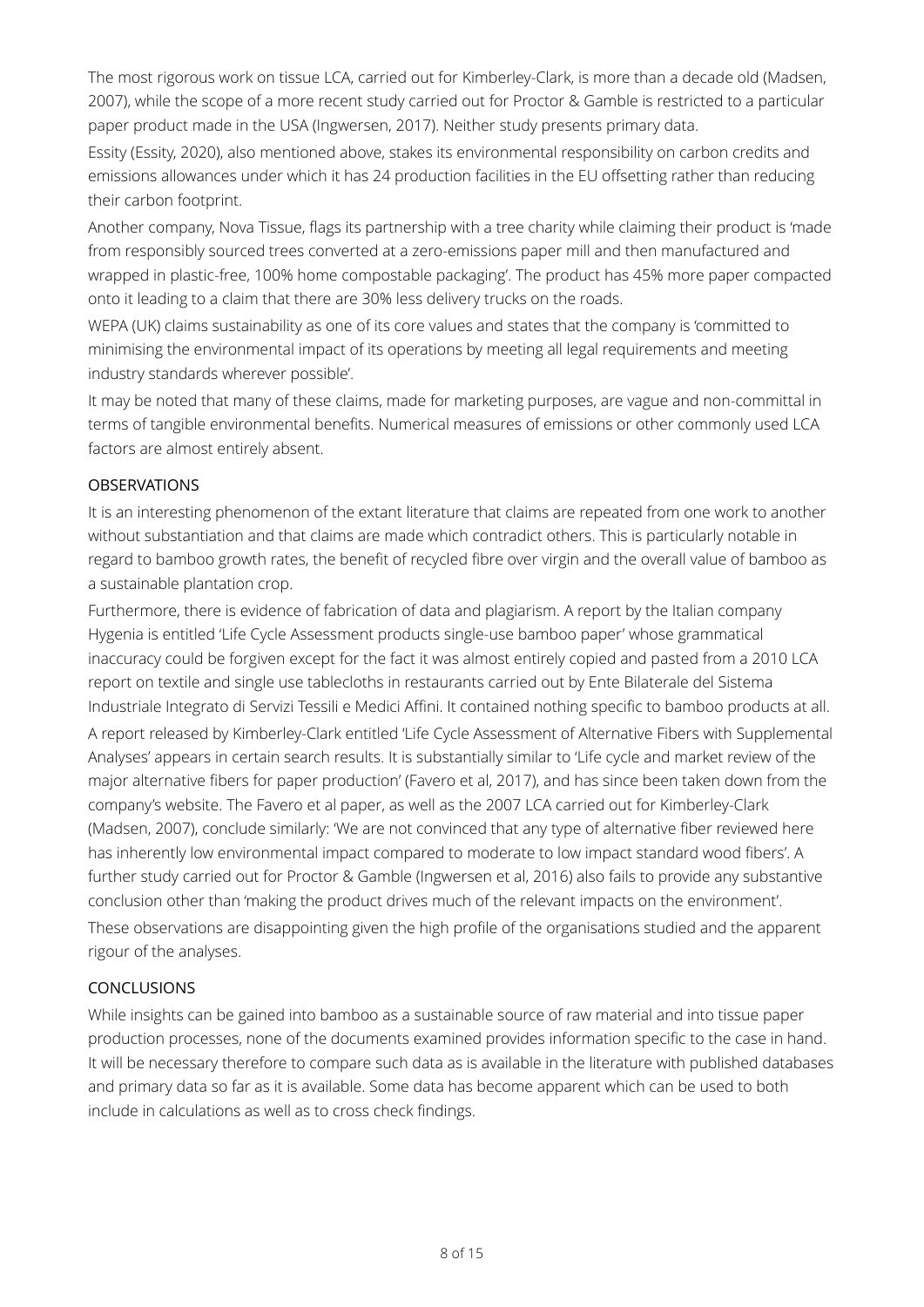## **Data analysis**

PRIMARY DATA (Chishui Newland Import and Export Trading Co, personal communication)

Weight/bulk of product unit roll/carton:

- total factory production 30,000 te/yr
- 68.6 m3, 7369.6 kg, 48 rolls per carton, 1120 cartons per load
- shipped in 40ft container (67.7 m3)
- carton 6.58kg
- roll (plus pro rata carton) 0.137kg
- @200 sheets per roll: 0.68g/sheet / @160 sheets per roll 0.86g/sheet

Factory power consumption from utility bills:

- six month total: 323,925
- annualised: 647,850
- annual production: 30,000 te
- energy per tonne: 21.5 kWh / te
- Factory to Chongqing port: 180km
- Chongqing to Shanghai: 2,250km
- Shanghai to Felixstowe: 22.000km

Disposal via sewage system: 80% landspreading, 20% incineration (OFWAT, 2010)

#### SECONDARY DATA

Hydropower plants:

- a typical GHG emission factor is 15 g CO2 equivalent/kWh (Gagnon & Van der Vate 1997)
- - [carbonbrief.org](http://carbonbrief.org) gives hydro as 97g CO2e/kWh
- Baldwin (2006) gives 10 gCO2eq/kWh (non-alpine reservoir storage)
- Scherer & Pfister (2016) offer an allocated median of 84.0 kgCO2e/MWh. For the Three Gorges dam, the figure is 153.8
- reasonable average 51.5 gCO2e/kWh.

Process data (Zhao et al, 2019):

- cultivation and harvesting 0.07 GJ / m3 @ 380 kg/m<sup>3</sup> = 184 MJ/te @ 0.277778 MJ/kWh = 51.1 kWh/te
- pulping processes total 519 kWh/te
- papermaking processes total 212 kWh/te

GAP LEFT INTENTIONALLY . . .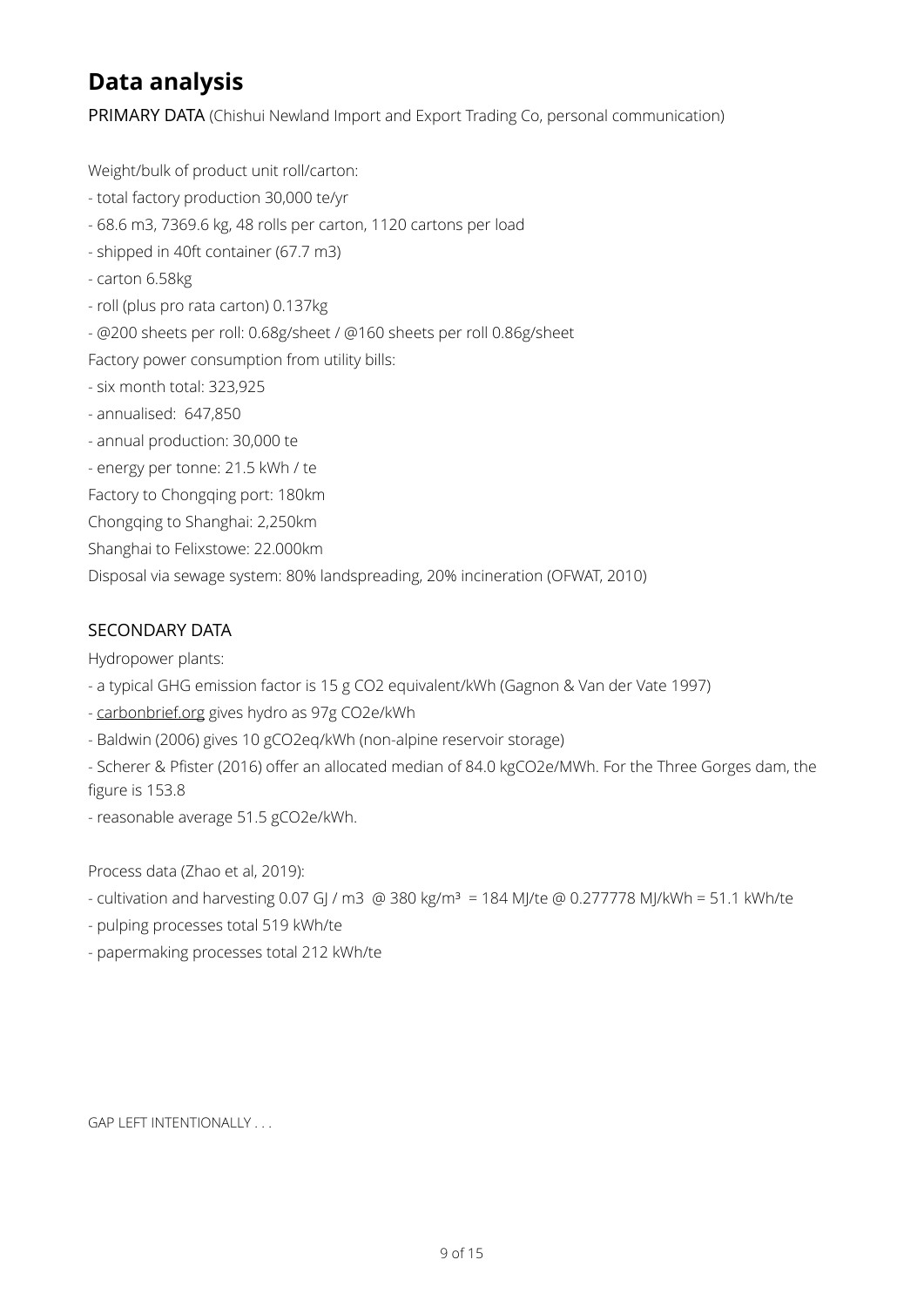#### BAMBOO TOILET TISSUE DATA and emissions calculations

| Process stage                 | Functional unit (FU) = 1 carton, 6.58kg, 48 rolls per carton |                                                      |                 |           |            |  |
|-------------------------------|--------------------------------------------------------------|------------------------------------------------------|-----------------|-----------|------------|--|
|                               | Raw data                                                     | <b>Assumptions</b>                                   | Factor, kg/unit | kgCO2e/FU | % of total |  |
| Plantation                    | Not included                                                 | Sequestration                                        |                 |           |            |  |
| Harvesting                    | 4te bamboo/1te paper<br>51.1 kWH/te                          | Manual<br>Shredding                                  | 0.0515/kWh      | 0.0693    | 1%         |  |
| Local transport<br>of stems   | 30km by road                                                 | 100% laden 5-ton<br>truck                            | 0.25642/te.km   | 0.4049    | 7%         |  |
| Pulping                       | Steam: 1474 kWh/te<br>Power: 519 kWh/te                      | Zhao et al data,<br>assumed all hydro<br>electricity | 0.0515/kWh      | 0.6754    | 12%        |  |
| Tissue factory                | 21.5 kWh/te<br>(See note)                                    | 100% hydro<br>electricity                            | 0.0515/kWh      | 0.0073    | $< 1\%$    |  |
| Local transport<br>of product | 180 km by road<br>7.37te                                     | Full 40ft container<br>Full 15 ton truck             | 0.12125/te.km   | 0.2872    | 5%         |  |
| Riverboat to<br>Shanghai      | 2,250km by ship<br>7.37te                                    | 500 TEU container<br>ship                            | 0.036806/te.km  | 0.5449    | 10%        |  |
| Shipping to UK                | 22,000km by ship<br>7.37te                                   | 20,000 TEU<br>container ship                         | 0.012674/te.km  | 1.8347    | 34%        |  |
| Distribution                  | 200km, 7.37te                                                | to depot by truck                                    | 0.25642/te.km   | 0.3374    | 6%         |  |
| Storage                       |                                                              | Not accounted for                                    |                 |           | 0%         |  |
| Delivery                      | 100km, 6.58kg                                                | 1 carton to user by<br>van                           | 0.62001/te.km   | 0.8159    | 15%        |  |
| Use                           | Not accounted                                                |                                                      |                 | 0.0000    | 0%         |  |
| Disposal                      | 80% compost                                                  | Composting<br>organic waste                          | 10.2039/te      | 0.0537    | 1%         |  |
|                               | 20% combustion                                               | Incinerating                                         | 21.3538/te      | 0.0281    | 1%         |  |
| Transport                     | 100km                                                        | Landspreading                                        | 0.62001/te.km   | 0.4080    | 7%         |  |
| <b>TOTAL</b><br>emissions     |                                                              | per carton                                           |                 | 5.4668    | 100%       |  |
|                               |                                                              | per kg                                               |                 | 0.8308    |            |  |
|                               |                                                              | per roll                                             |                 | 0.1139    |            |  |
|                               |                                                              | per sheet                                            |                 | 0.0007    |            |  |

Note: Primary data supplied by the factory. See Discussion and Sensitivity Analysis.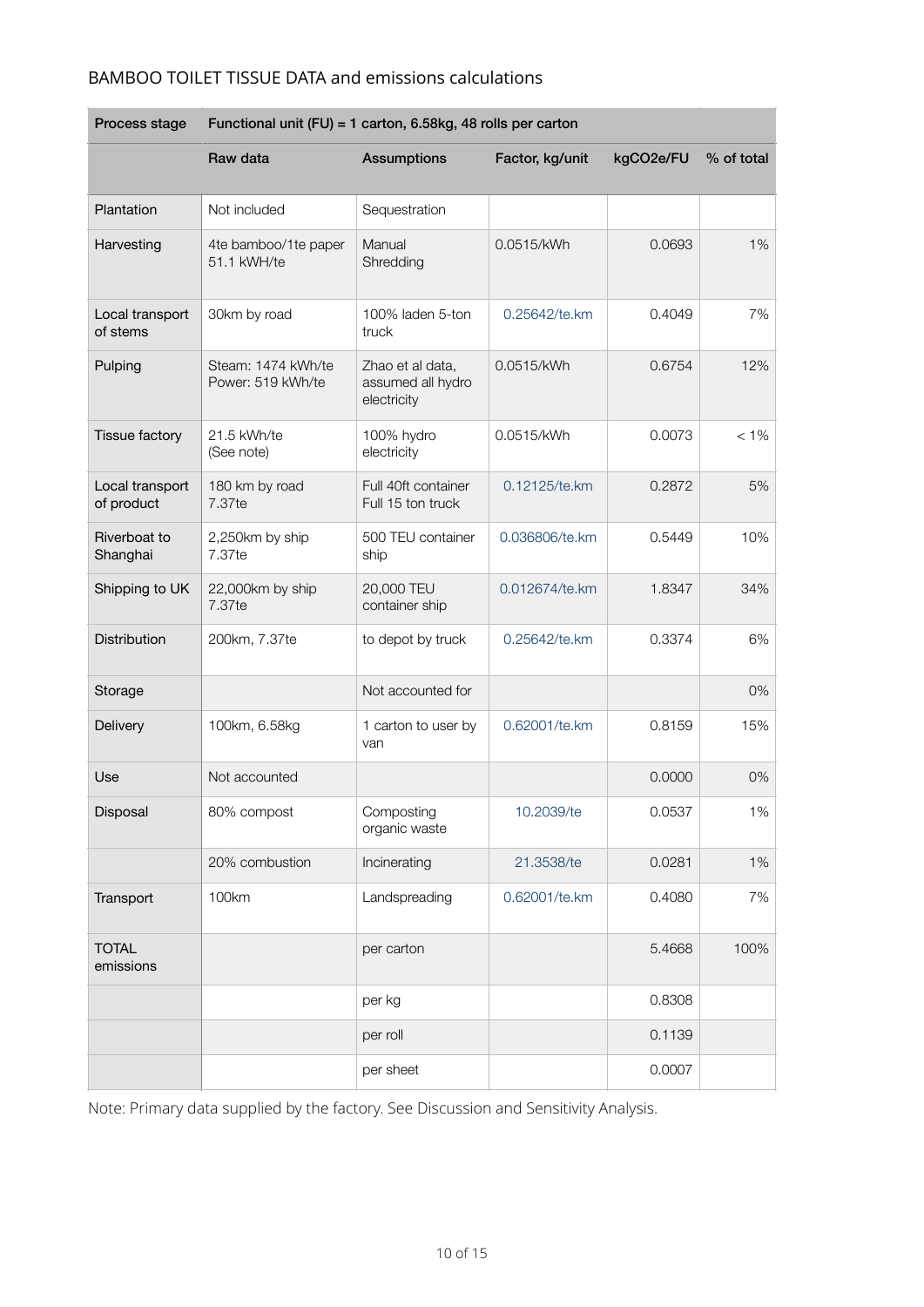#### RESULTS

| Source                               | Date | Country    | Roll spec.                         | <b>FU</b> | Virgin | Recycled | <b>Bamboo</b> |
|--------------------------------------|------|------------|------------------------------------|-----------|--------|----------|---------------|
| Cheeky Panda                         | 2016 | China/UK   | 115g / 200 sheets                  | One roll  | 400    | 200      | 138           |
| Tesco                                | 2009 | <b>UK</b>  | See notes                          | One roll  | 288    | 176      |               |
| Madsen (K-C)                         | 2007 | EU         | 160 rolls, 26000<br>sheets, 34g/m2 | One roll  | 368    | 464      |               |
| EPN (Schultz)                        | 2018 | <b>USA</b> | 115q                               | One roll  | 1360   | 410      |               |
| <b>Essity (excludes)</b><br>Scope 3) | 2018 | EU         | Based on gross<br>production data  | One roll  | 101    |          |               |
| Present case                         | 2020 | China/UK   | 115g $/$ 200 sheets                | One roll  |        |          | 114           |

Notes:

- CheekyPanda data (Chen & Forbes, 2016) confuses virgin and recycled between their chart and their commentary. Figures may be reversed.
- Tesco: assumed sheet size 10x12cm, 160 sheets.
- Madsen data: recycled fibre at only 20%.
- Gemechu et al data presented as kgCO2e/kg tissue and converted to FU.
- EPN Paper Calculator assumes logged forest loss and disposal to landfill.
- Essity excludes Scope 3 emissions and is calculated from their published gross production/emissions data.
- Order of magnitude checks:
	- Calculations made by Van de Vugt et al (2015) relating to bamboo production for other purposes than tissue paper give an emissions figure of 1.2 kgCO2e / kg of product. This would translate to 138 gCO2e for a 115g roll, the same as given by CheekyPanda above.
	- Paper scope 3 factor 952.68 kgCO2e per tonne = 0.95268/kg = 110 gCO2e per 115g roll (DEFRA 2020).

#### DISCUSSION and SENSITIVITY ANALYSIS

Harvesting and pulping figures have been taken from Zhao et al (2019) which is based on a macro scale view of Chinese paper making operations much of which uses fossil fuels as opposed to the 100% hydroelectric claimed for the Chishui operation.

Paper making energy figures from Chishui are taken directly from the company's utility bills but these seem understated compared to other sources. Zhao's figures appear to be almost ten times higher for this stage. But inserting this into the emissions calculation would only raise the emissions per roll equivalent from 114g to 115g.

It seems counterintuitive that the production stages account for such a small percentage of the total. Shipping and other transport stages account for the greatest levels of emissions. This may explain why the figures for virgin pulp produced tissue are higher because their sources of raw materials, even including recycled fibre, involve multiple transport stages both within Europe and to and from China (DEFRA, 2012).

The bamboo figures do not take account of the carbon sequestration potential, a legitimate component in LCA analysis since the value chain end of use does not destroy the embodied carbon. Vogtländer (2010) has suggested a sequestration credit of -0.6085 kgCO2e/kg, which for the FU would calculate as a carbon credit of 4.0039 kgCO2e. Accounting for this would reduce the net emissions per roll from 114 to 31 kgCO2e.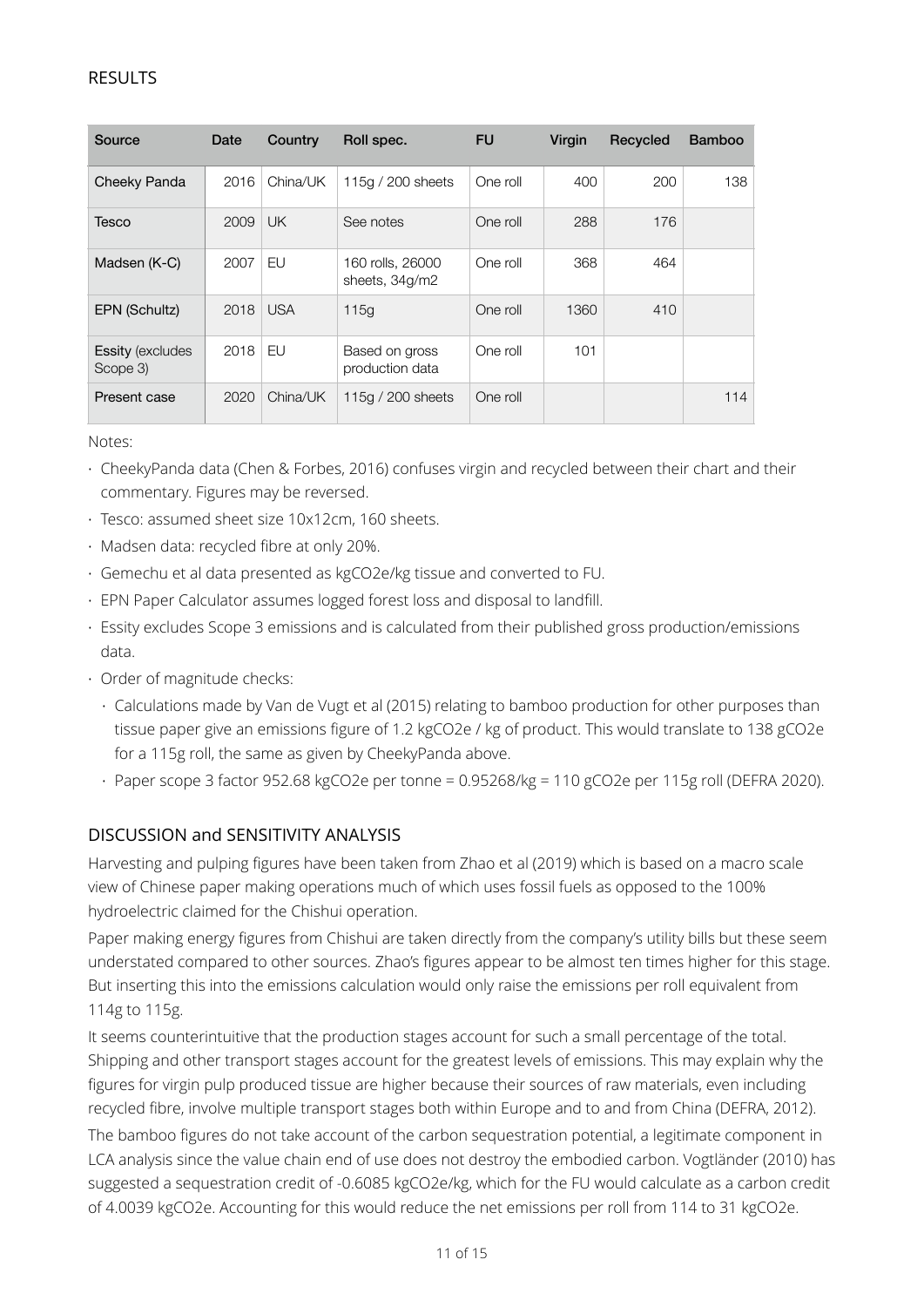The present research has referenced published data from several countries, and it may be noted that there are significant variations in the mix of energy sources, efficiencies and emissions factors. Examples include (Deodar, 2014):

tissue production emissions per country teCO2e/te

- China 1.169 - UK 1.38 - USA 1.548

electricity emissions factors by country, kg CO2/MWh

- UK 440 - USA 500 - China 620.

The following chart explores the impact of the most important variables.

| Variable          | Scenario                                     | <b>FU</b> | qCO <sub>2</sub> e/roll |
|-------------------|----------------------------------------------|-----------|-------------------------|
|                   | Base case                                    | One roll  | 114                     |
| Production energy | 10x production energy data                   |           | 115                     |
|                   | 100x production energy data                  |           | 129                     |
| Hydropower factor | Factor doubled to 103gCO22e/kWh              |           | 130                     |
| Worst case        | 100x production<br>Hydropower factor doubled |           | 160                     |
| Best case         | Base case plus sequestration factor          |           | 31                      |

Due to the uncertainties noted, a figure of 132 gCO2e/roll may be considered safe to use, based on the 10x production factor (due to doubts over the validity of primary data provided) and a doubling of the hydropower emissions factor (due to wide variations in published data noted above).

There is a high degree of confidence due to the predominant influence of transport components whose emissions factors are well accepted.

## LCA LIMITATIONS

This paper has followed LCA principles but specific data is not available to consider the full range of impacts which include waste disposal, effluents, water use, ecological integrity of landscape, biodiversity impacts, use of fertilizer and pesticides.

LCAs may be used to identify 'hot spots' in a value chain in order to make improvements and savings. The hot spots include the various transport elements but comparisons with other similar products manufactured in the UK suggest that these too are influenced by extended supply chains.

## **Conclusions**

The results show that that the scenario examined offers the lowest full scope emissions between the products compared, especially if carbon sequestration credits are included. The hypothesis is thus considered proven: that toilet paper produced from bamboo, even though shipped to the UK from China, has relative environmental benefits compared with tissue made from the more conventional practice of Scandinavian forest logging. The environmental value of well managed bamboo plantations has been established.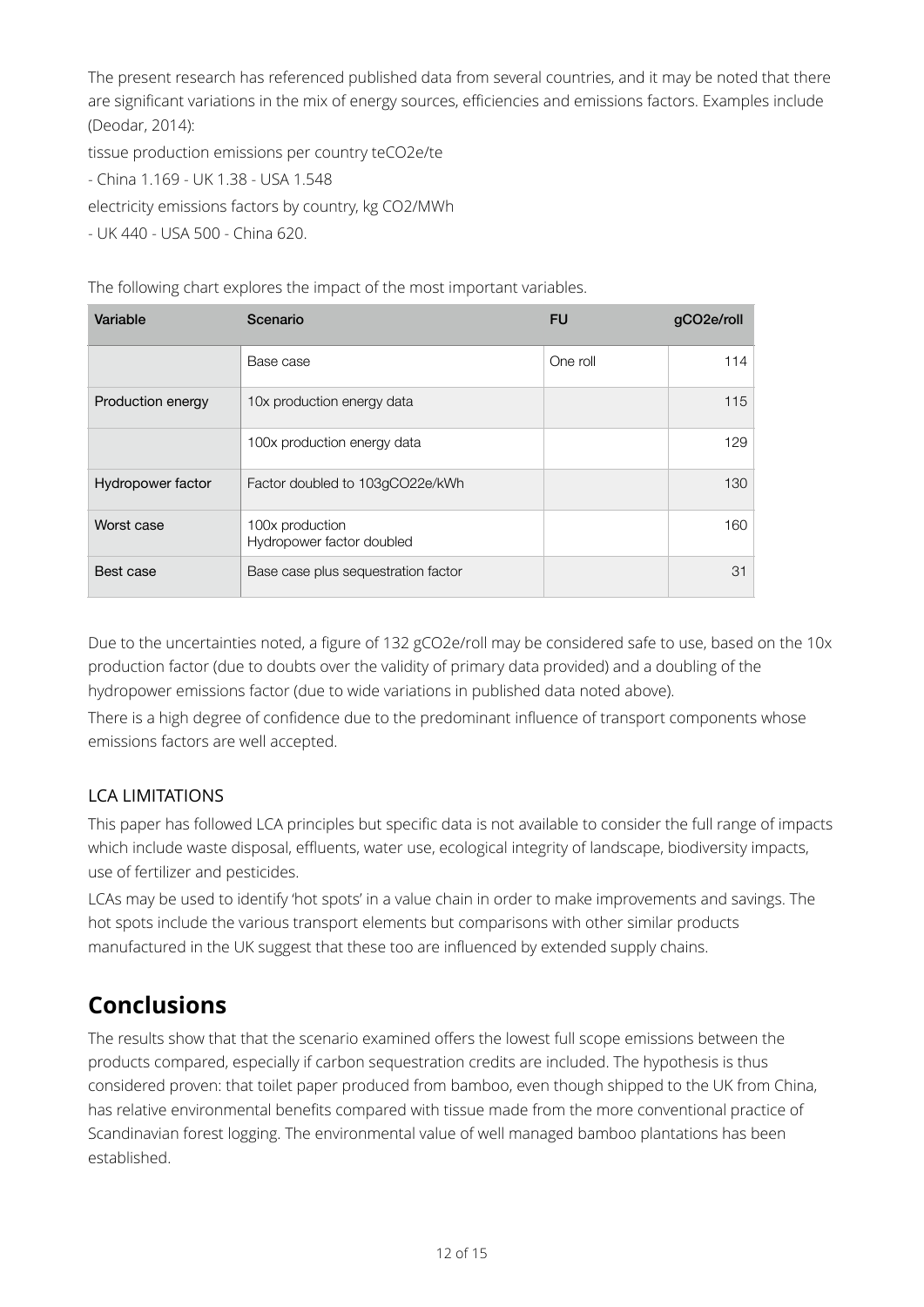## **References**

Bowyer et al (2014), ' Bamboo products and their environmental impacts: revisited', Dovetail Partners, Minneapolis.

Chen et al. (2019). 'Bamboo as an Emerging Resource for Worldwide Pulping and Papermaking ', *BioResources* 14(1), 3-5.

Chen & Forbes (2016), 'Sustainability Report', Cheeky Panda, London

Crumbie (2019), 'The ethical and environmental record of 27 toilet paper brands', Ethical Consumer, *retrieved 6 May 2020 from* <https://www.ethicalconsumer.org/home-garden/shopping-guide/toilet-paper>*.* 

Wiedmann et al (2008), 'Development of an Embedded Carbon Emissions Indicator', for DEFRA.

DEFRA (2012), 'How can paper be made more sustainable?' *downloaded from WR1210SustainablePaper-FinalReport-PublishedFeb2012.pdf* 

DEFRA, (2020) 'UK Statistics on Waste', Government Statistical Service.

Deodar, (2014), 'Carbon benchmarking for tissue manufacturing', Tissue World Magazine, downloaded as https://www.tissueworldmagazine.com/technical-theme/carbon-benchmarking-for-tissue-manufacturing/

Dept for Business, Energy & Industrial Strategy (2017), 'Pulp and paper sector: industrial decarbonisation and energy efficiency action plan'.

Dones et al, (2003), 'Greenhouse Gas Emissions from Energy Systems: comparison and overview', EcoInvent.

Ericsson et al (2011), 'New Energy Strategies in the Swedish Pulp and Paper Industry ', *Energy Policy* 39, 1439-1449

Elavinamannil et al (2016), 'Carbon dioxide emission from bamboo culms', *Plant Biology* Jan 2016.

Essity (2020), 'Annual Sustainability Report', *http://reports.essity.com/2019/annual-and-sustainability-report/ financial-statements-including-notes/non-financial-notes/h9-energy-and-emissions-to-air-science-basedtargets.html* 

Favero et al (2017), 'Life cycle and market review of the major alternative fibers for paper production ', *retrieved 2 Apr 2020 from https://greenseal.org/wp-content/uploads/2018/07/Life-Cycle-and-Market-Review-of-Major-Alternative-Fibers-for-Paper-Production.-April-2017.pdf*

Favero et al (2019), 'Life cycle analyses of alternative fibers for paper', *Journal of Advanced Manufacturing and Processing,* Jun 2019.

Gemechu et al, (2013), 'A comparison of the GHG emissions caused by manufacturing tissue paper from virgin pulp or recycled waste paper', *International Journal of Life Cycle Assessment*, 18(8).

Ghinea et al (2014), 'Life Cycle Assessment of Waste Management and Recycled Paper Systems', *Environmental Engineering and Management Journal,* August 2014, Vol.13, No. 8, 2073-2085.

Greenpeace (2017), 'Wiping away the boreal', *downloaded from https://storage.googleapis.com/planet4 international-stateless/2017/10/e6d354bb-gp\_essity\_forests\_report.pdf*

Guomo et al (2013) 'Methodology for Carbon Accounting and Monitoring of Bamboo Afforestation Projects in China', International Network for Bamboo and Rattan (INBAR). Beijing, China, 73.

INBAR, 2019, 'The journey of bamboo to a pulp paper factory in Chishui', [https://www.inbar.int/from](https://www.inbar.int/from-bamboo-to-paper/)[bamboo-to-paper/](https://www.inbar.int/from-bamboo-to-paper/) accessed 12th MAy 2020.

Ingwersen et al (2016), 'Detailed life cycle assessment of Bounty paper towel operations in the United States', *Journal of Cleaner Production* 131 (2016) 509-522.

Jiang et al (2018), 'Carbon Footprint Assessment of Four Normal Size Hydropower Stations in China', *Sustainability* 2018, 10, 2018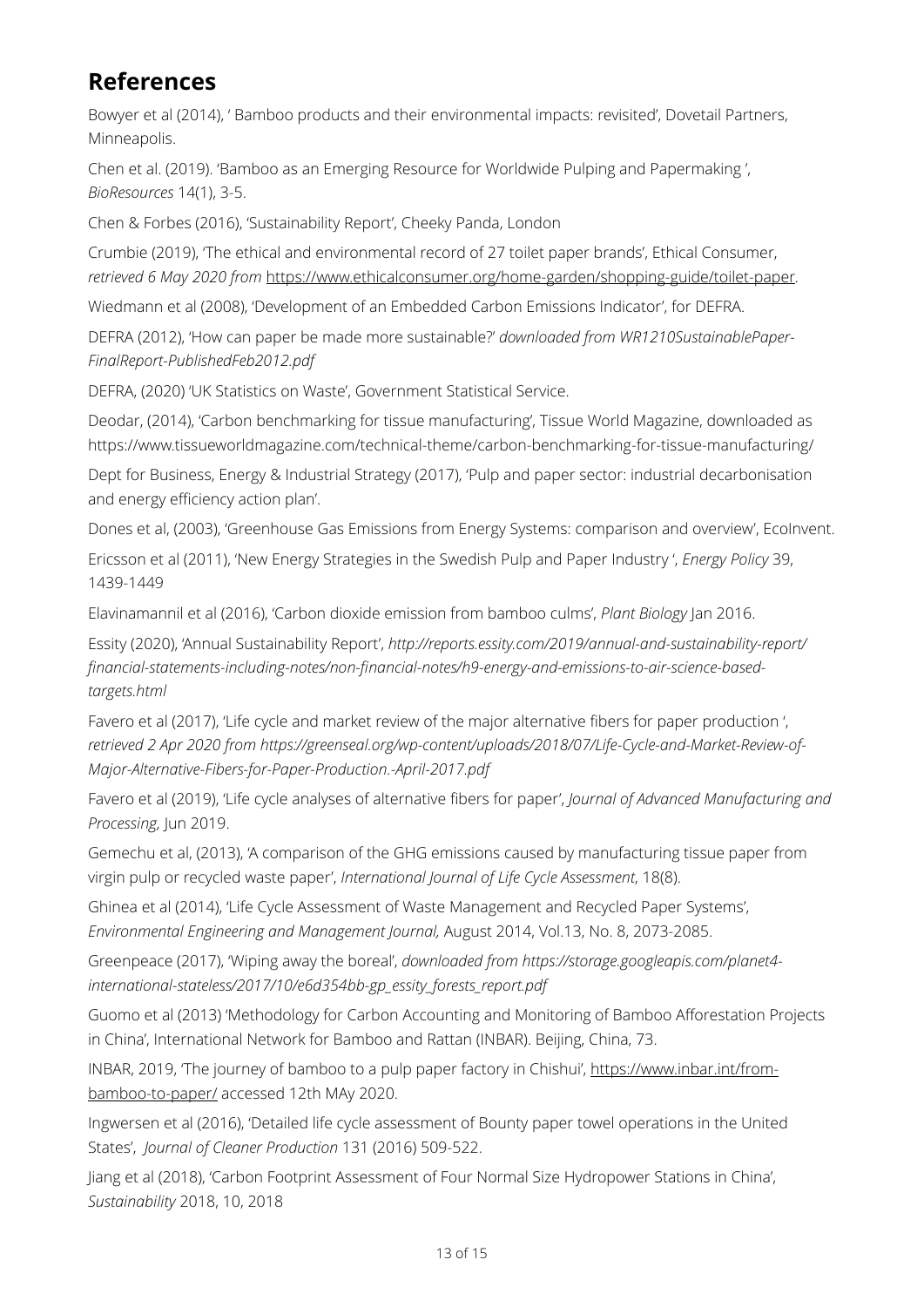Kimberley Clark (undated), 'Life Cycle Assessment of Alternative Fibers with Supplemental Analyses'.

Kimberley Clark (2019), '2018 Sustainability Report'.

Klugman (2008), 'Energy systems analysis of Swedish pulp and paper industries from a regional cooperation perspective', Linköping University

Lopes et al (2003), 'Application of life cycle assessment to the Portuguese pulp and paper industry'. *Journal of Cleaner Production* 11 (2003) 51–59.

Madsen, (2007), 'Life Cycle Assessment of Tissue Products', Environmental Resources Management for Kimberley-Clark.

Man et al (2019), 'Life cycle energy consumption analysis and green manufacture evolution for the papermaking industry in China', *Green Chemistry*, 5, 2019.

Masternak-Janus & Rybaczewska-Błażejowska (2015), 'Life Cycle Analysis of Tissue Paper Manufacturing from Virgin Pulp or Recycled Waste Paper', *Management and Production Engineering Review*, Volume 6 Number 3 September 2015 pp. 47–54

Monteiro et al (2011), 'Assessing the potential for the upstream control of contaminants present in materials spread to land', Food and Environment Research Agency

Paper and Pulping Machine (undated), ' Bamboo Pulp: A Trend of Paper Pulp Making', downloaded from <http://www.paperpulpingmachine.com/>accessed on 12th May 2020.

Rebelo & Buckingham (2015), 'Bamboo: the opportunities for forest and landscape restoration', *Unasylva* 245, Vol. 66, 2015/3 pp91-98.

Scherer & Pfister (2016), 'Hydropower's Biogenic Carbon Footprint', PLoS ONE 11(9)

Schultz & Suresh (2018), 'Life Cycle Impact Assessment Methodology for Environmental Paper Network Paper Calculator 4.0', SCS Global Services, Emeryville, USA.

Singh et al, eds, (2013) , Life Cycle Assessment of Renewable Energy Sources, Springer London

Skene & Vinyard (2019) 'The issue with tissue: how Americans are flushing forests down the toilet', Natural Resources Defense Council.

Song et al, (2011) 'Carbon sequestration by Chinese bamboo forests and their ecological benefits: assessment of potential, problems, and future challenges'. NRC Research Press. 19: 418-428.

Troya and Xu (2014), 'Management of bamboo plantations and economics of bamboo resources in China', *Ciencia y Tecnología* 7(1): 1-12 Enero-Junio 2014.

Van der Lugt & Vogtländer (2015), 'Life Cycle Assessment and Carbon Sequestration; the Environmental Impact of Industrial Bamboo Products', Technical Report No. 35, International Network for Bamboo and Rattan (INBAR), Beijing.

Van de Lugt et al (undated), 'Life Cycle Assessment and Carbon Sequestration; the Environmental Impact of Industrial Bamboo Products', Delft University of Technology.

Varun et al (2009), 'LCA of renewable energy for electricity generation systems', *Renewable and Sustainable Energy Reviews,* 13 (2009) 1067–1073

Vogtländer et al (2010) 'The sustainability of bamboo products for local and Western European applications LCAs and land-use', *Journal of Cleaner Production* 18 (2010) 1260-1269

Wiedmann et al (2008), 'Development of an Embedded Carbon Emissions Indicator', for DEFRA.

World Energy Council (2004), 'Comparison of Energy Systems Using Life Cycle Assessment', WEC London

WWF (2015) https://wwf.panda.org/?248212/Plantation-study-tour-looks-at-the-role-of-bamboo-insustainable-economies accessed 6 May 2020